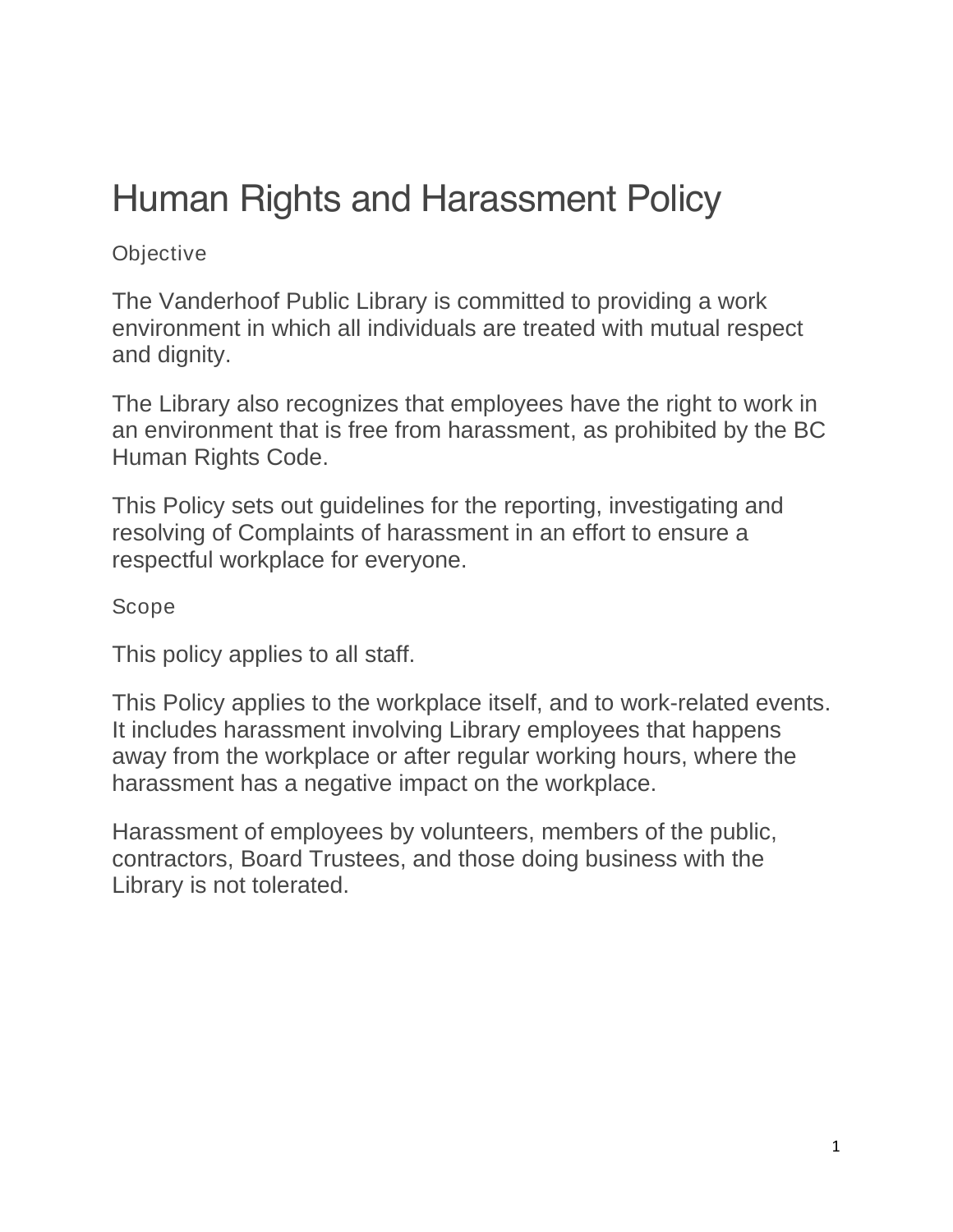## **Definitions**

Harassment is a form of discrimination, and is prohibited by the BC Human Rights Code. Harassment includes behaviour that a reasonable person would find unwelcome, has a negative impact on the workplace, and is related to any of the characteristics which are listed as Prohibited Grounds of discrimination in the BC Human Rights Code, namely:

- Age
- Ancestry
- Colour
- Criminal or summary conviction offence that is unrelated to employment
- Family Status
- Marital Status
- Physical or Mental Disability
- Place of Origin
- Political belief
- Race
- Religion
- Sex
- Sexual Orientation
- Gender Identify or Expression

Harassment can, depending on the seriousness of the behaviour, consist of a single incident or several incidents. It can be directed at one person, or it can involve several individuals.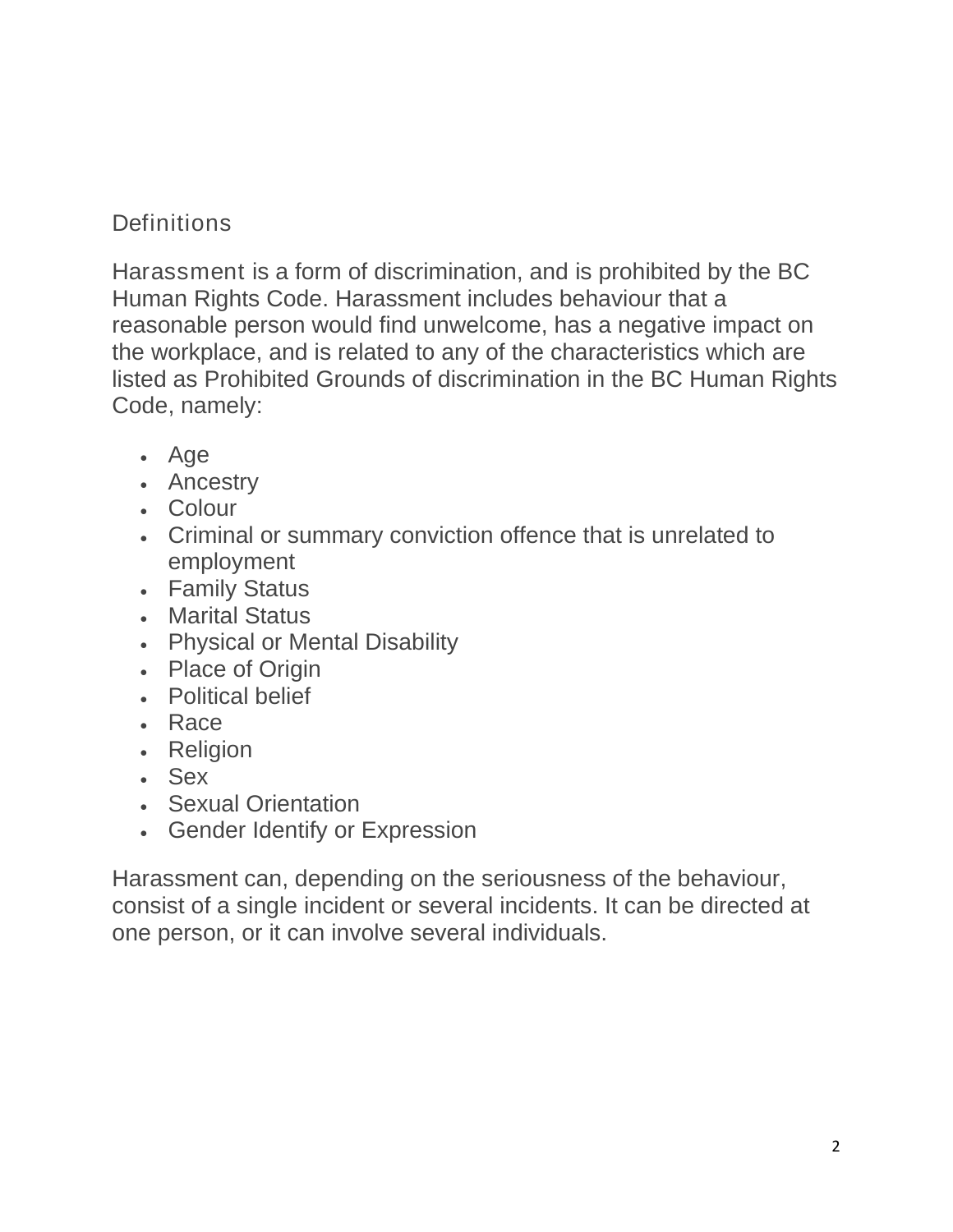Behaviour does not need to be intentional to be considered harassment, although intention may be relevant in assessing the severity of the behaviour. Some examples of harassment include, but are not limited to:

- unwelcome, offensive remarks, jokes, slurs, or innuendo related to any of the Prohibited Grounds;
- unwelcome, offensive behaviour related to gender identity, gender expression or perceptions of sexual orientation or gender;
- displaying or distributing derogatory or offensive pictures, graffiti or other materials related to any of the Prohibited Grounds, including but not limited to racist, sexist, or homophobic materials;
- refusing to interact or communicate with persons because of any of the Prohibited Grounds;
- unwelcome, offensive communications related to a Prohibited Ground sent by any means, including email or other electronic transmission;
- unwelcome, offensive behaviour related to a Prohibited Ground, where tolerance of the behaviour is explicitly or implicitly made a term of employment or a consideration in job-related decisions;
- unwelcome, offensive behaviour related to a Prohibited Ground that creates an intimidating, hostile, offensive or poisoned workplace environment;
- unwelcome, offensive comments that are sexual in nature;
- unwelcome, physical contact, such as touching, patting or pinching.

Harassment under this Policy does not include conduct that a reasonable person would find welcome or neutral. This Policy is not intended to curtail welcome, appropriate workplace interaction.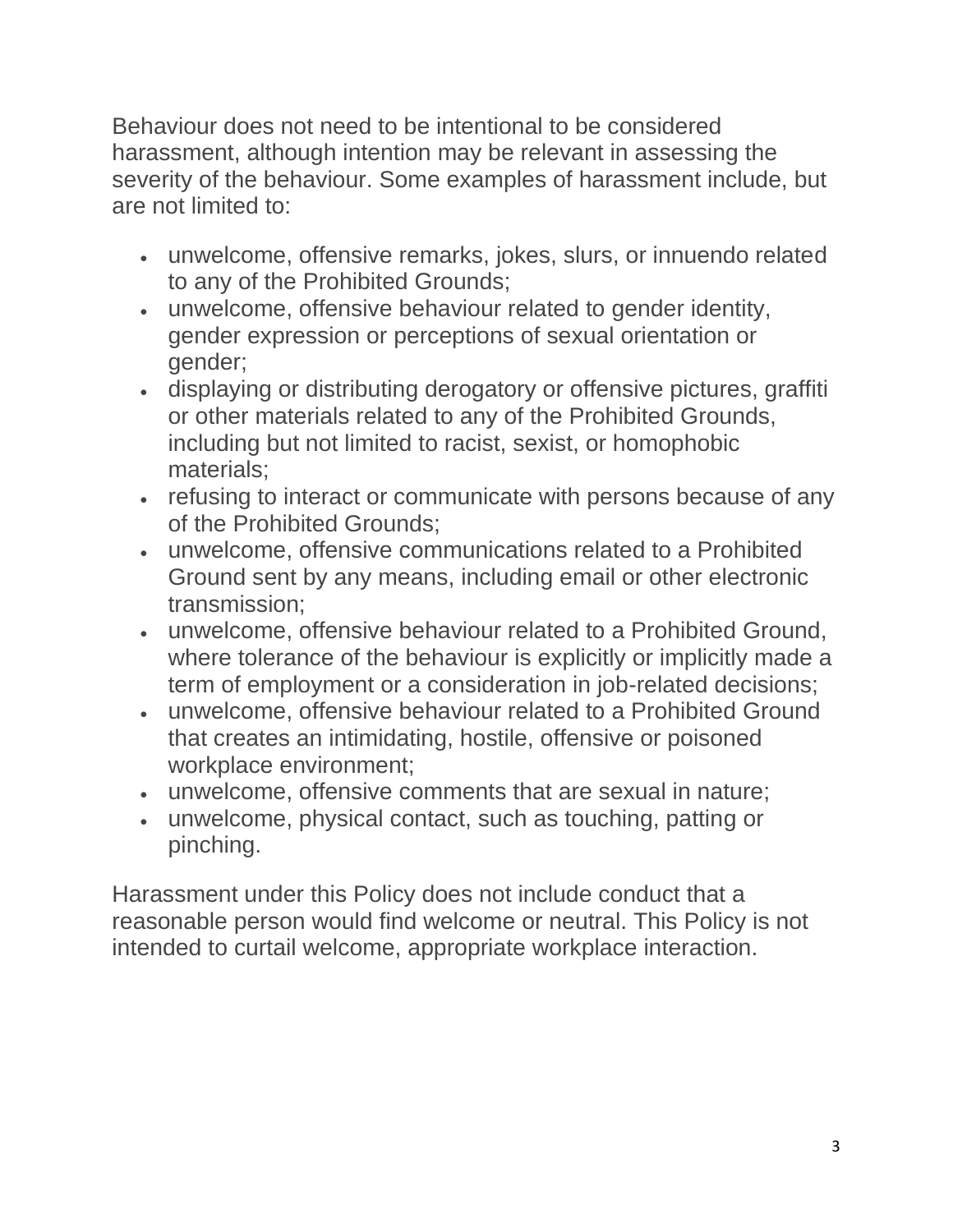Some examples of conduct that is not harassment include, but are not limited to:

- welcome, mutually consensual relationships or social invitations that do not involve inappropriate or offensive behaviours, intimidation, explicit or implicit threat of retaliation, or misuse of power;
- the exercise of the Library's right to direct the workforce, including supervising, managing and giving appropriate and legitimate performance feedback, coaching, and discipline;
- bona fide occupational requirements established by the Library as contemplated in section 13 subsections 3 and 4 of the BC Human Rights Code.

Bullying and Harassment (WorkSafeBC policy definition):

- Bullying and Harassment (a) includes any inappropriate conduct or comment by a person towards a worker that the person knew or reasonably ought to have known would cause that worker to be humiliated or intimidated, but (b) excludes any reasonable action taken by an employer or supervisor relating to the management and direction of workers or the place of employment.
- The WorkSafeBC policy clarifies that a person includes any individual, whether or not they are a workplace party. This means that a person could be a workplace party such as an employer, supervisor, or co-worker, or a non-workplace party such as a member of the public, a client, or anyone a worker comes into contact with at the workplace.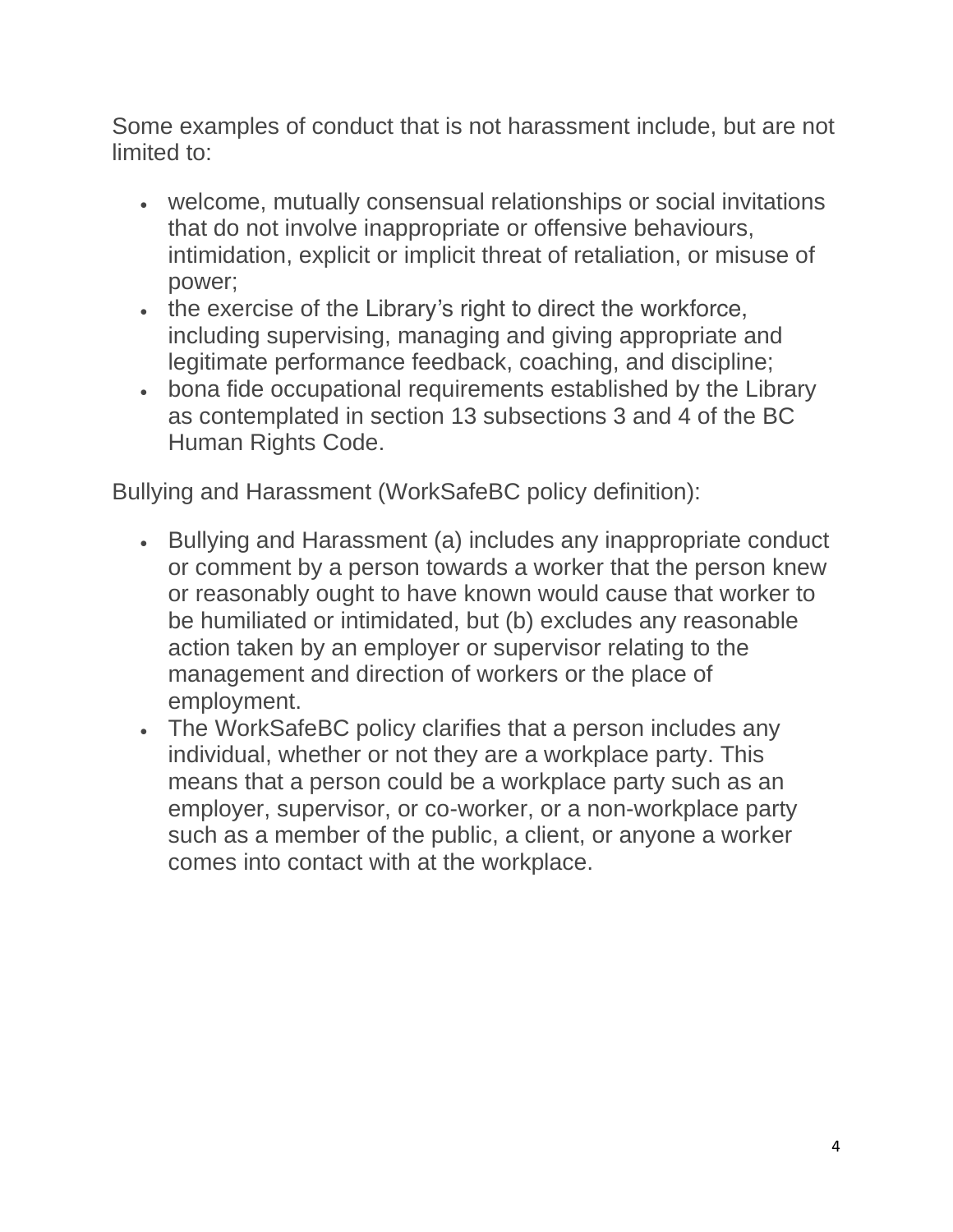# **Policy Statements**

### 1 General

Library employees shall not be subjected to, and shall not subject another individual to, harassment as it is defined in this policy.

Bullying and harassment are not acceptable and will not be tolerated in the workplace.

2 Roles and Responsibilities

2.1 The Vanderhoof Public Library

The Library has the primary responsibility to establish and maintain a work environment free of harassment as defined in this Policy. Employer responsibilities include:

- developing a policy statement with respect to workplace bullying and harassment and policies to address bullying and harassment in the workplace;
- taking steps to prevent and minimize workplace bullying and harassment;
- developing and implementing procedures for the reporting of incidents or complaints of bullying and harassment;
- developing and implementing procedures for investigating and dealing with incidents and complaints;
- informing workers of policies and procedures;
- training supervisors and workers on all policies and procedures;
- ensuring there is an annual review of policies, procedures and training;
- not engaging in bullying and harassment of workers and supervisors and applying and complying with the employer policies and procedures.

# 2.2 The Equal Employment Opportunity Program ("EEO")

EEO is mandated by the Board to oversee the Library's Human Rights and Harassment Policy, and provides: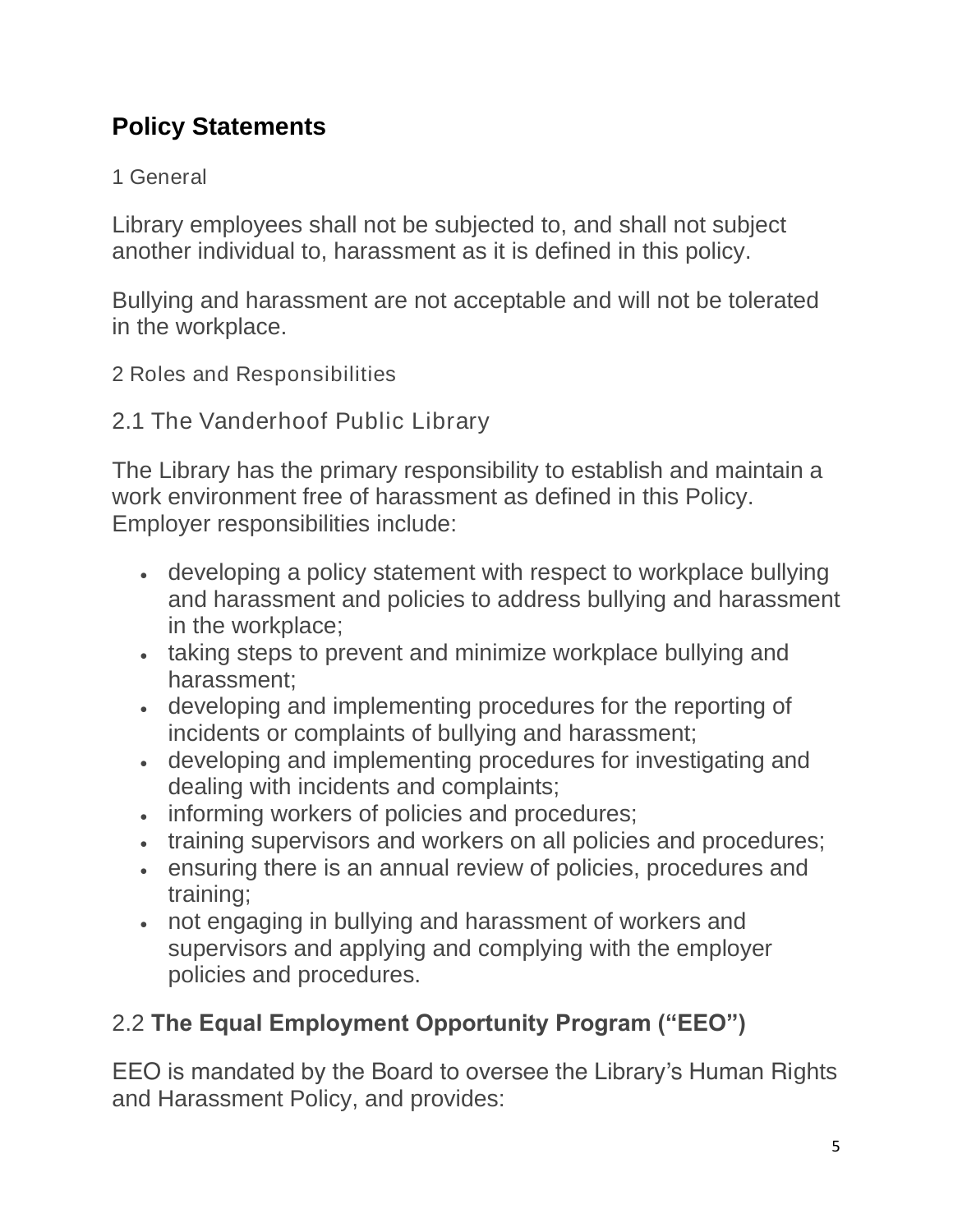- informal and formal processes to address concerns of harassment;
- an accessible, impartial resource for all staff;
- education and support to all staff, including employees, supervisors, and managers, on preventing and addressing harassment.

## 2.3 Supervisory Staff

All staff responsible for supervision have an essential role in preventing and resolving harassment issues. Their primary responsibilities with respect to harassment are:

- ensuring staff is provided with information about and access to policies and procedures related to harassment;
- not engaging in bullying and harassment of workers, other supervisors, the employer or persons acting on behalf of the employer;
- applying and complying with the employer's policies and procedures;
- modeling appropriate behaviour and monitoring the workplace for incidents of harassment;
- intervening promptly and appropriately when they know, or ought reasonably to know, that harassment is occurring.

# 2.4 Employees

All employees are part of creating a harassment free workplace and have a responsibility to refrain from harassment as defined in this Policy by:

- taking personal responsibility to maintain respectful working relationships and constructively resolve conflict;
- not engaging in bullying and harassment of other workers, supervisors, the employer or persons acting on behalf of the employer;
- reporting any observed or experienced bullying and harassment in the workplace;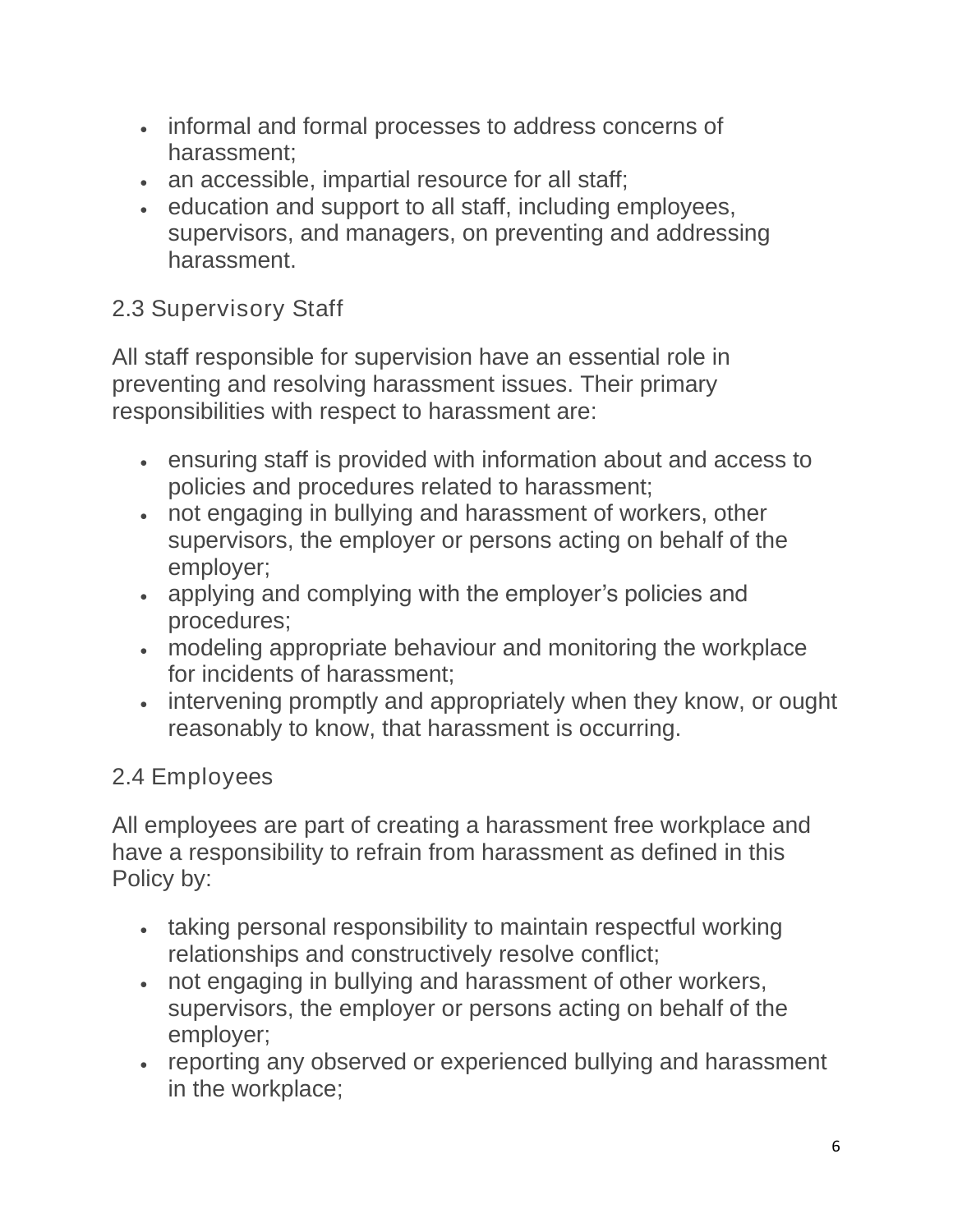• applying and complying with the employer's policies and procedures.

3 Harassment Complaint Procedures

Complaints related directly to bullying and harassment based wholly or in part on a prohibited ground as identified in the BC Human Rights Code will be dealt with under this Human Rights and Harassment Policy. Complaints related to bullying and harassment which are not wholly or in part based on a prohibited ground as identified in the BC Human Rights Code will be dealt with under the Respectful Workplace Policy.

## 3.1 General

The Library's procedures for addressing harassment Complaints are designed to be flexible, timely and accessible. The Library provides both an informal and formal process to resolve harassment Complaints.

An individual who believes they are being harassed (the "Complainant") may consult an EEO Advisor, who can assess whether the Complaint falls under this Policy and discuss possible courses of action.

Staff represented by CUPE391 may also wish to contact the Union for assistance.

Concerns about harassment should be raised as soon as reasonably possible. The time limit for filing a Complaint under this Policy is 6 (six) months from the time of the last alleged incident of discrimination or harassment. Exceptions may be made in extenuating circumstances.

Some of the options available may include:

- the Complainant discussing their concerns directly with those involved;
- having an appropriate party assist the Complainant in discussing concerns with those involved. An appropriate party could include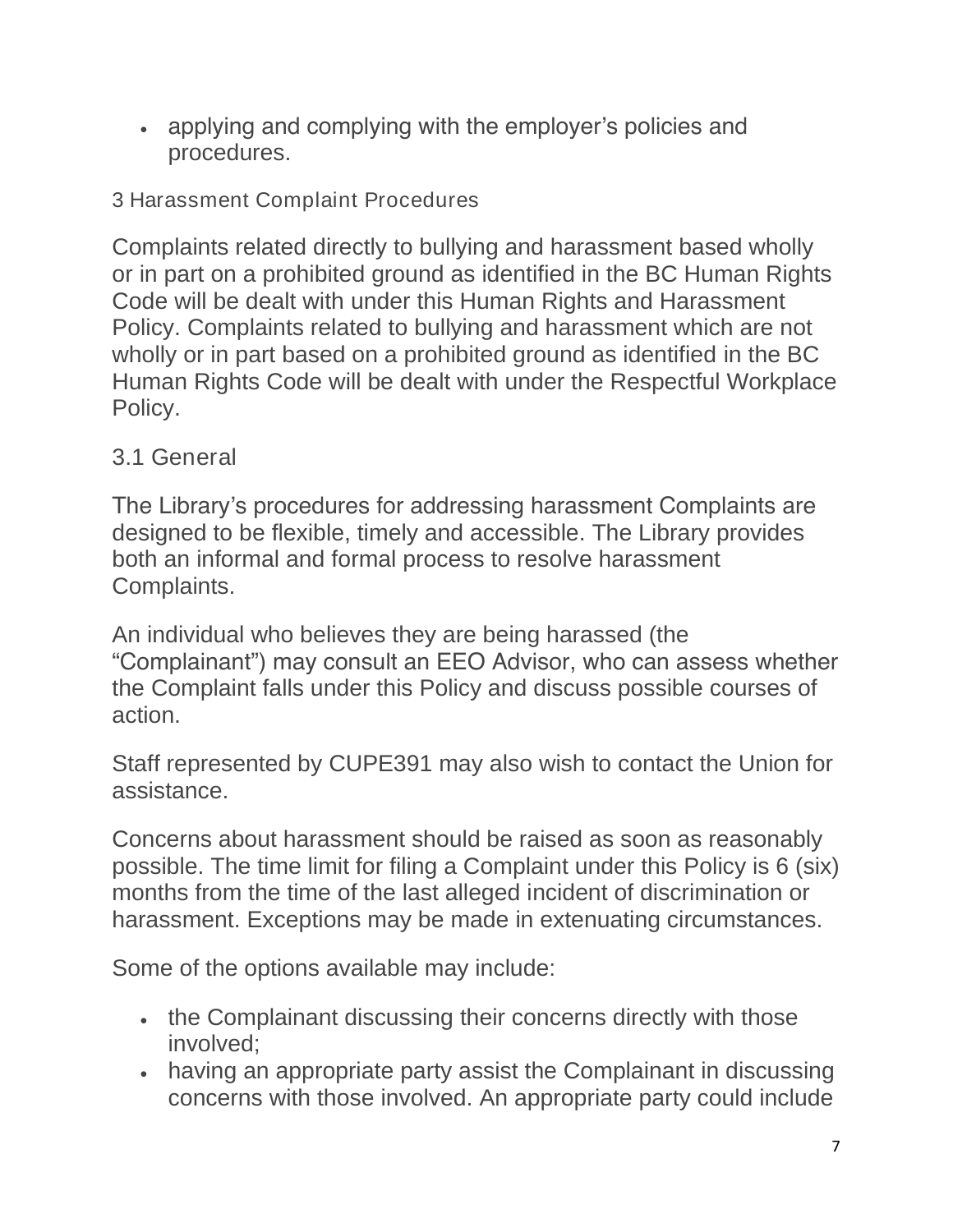a supervisor, manager, director, human resource consultant, EEO advisor or union representative;

• initiating an "informal" or "formal" resolution process through EEO as outlined below.

EEO may suggest interim measures to be taken during either the informal or formal processes.

#### 3.2 Informal Complaint Resolution

The Library strives to provide a wide range of options to resolve Complaints. Informal Complaint resolution may include, but is not limited to: mediation, behavioural guidelines or agreements, apologies or other measures agreed to between the parties and the Chief Librarian or their delegate.

#### 3.3 Formal Complaint Resolution

If a Complaint is not resolved informally, or if an individual who believes they are experiencing harassment chooses, they may make a formal Complaint through EEO. Formal Complaints shall be made in writing to management or EEO. EEO will ensure that assistance in completing a written Complaint is provided, as required.

Formal Complaint investigations are conducted by EEO staff. A formal Complaint investigation is an impartial, fact-finding process. The investigators do not advocate on behalf of, or represent, any party involved in a Complaint.

Formal Complaint investigations cannot be carried out anonymously. The identity of the Complainant and the allegations contained in the Complaint shall be made known to the individual(s) alleged to have engaged in harassment (the "Respondent"). The Respondent shall be provided a full and fair opportunity to respond to the allegations contained in the Complaint. Likewise, the Complainant shall be provided with the response and shall have an opportunity to reply.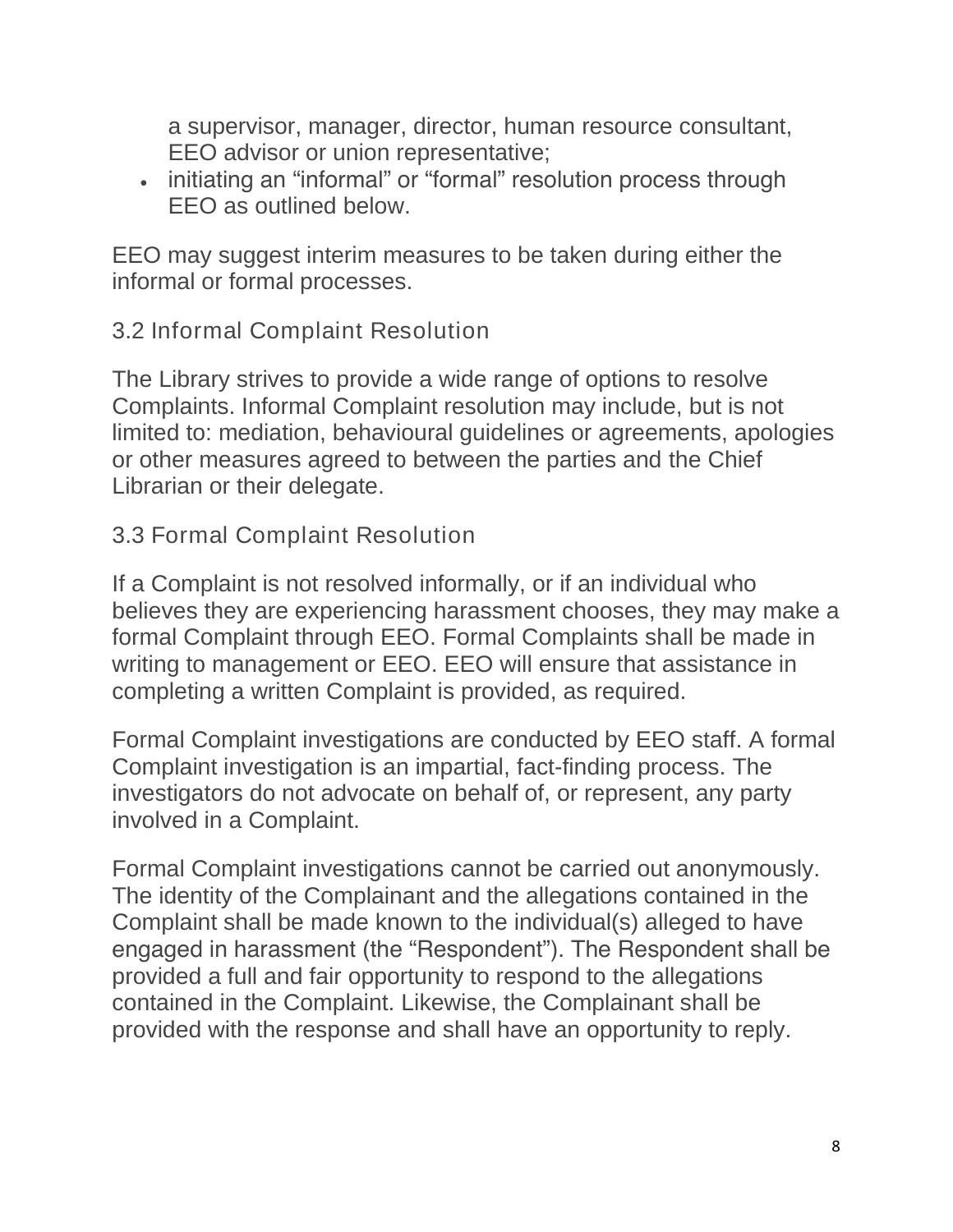At any time during the course of the investigation, the matter may be resolved, so long as the resolution is agreed to by each of the parties and the Chief Librarian or their delegate.

Once the formal Complaint investigation is complete, the Complainant, Respondent and the Chief Librarian or their delegate shall be notified of the findings of the investigation.

#### 3.4 Other Remedies

None of the procedures described in this Policy prevent a person from pursuing other remedies, such as pursuing a grievance, where applicable, or filing a Complaint with the BC Human Rights Tribunal.

The investigation procedures outlined under this Policy may be suspended at the discretion of EEO until any other remedial processes have been concluded.

3.5 False or Malicious Complaints

If a Complaint is found to be false or brought for malicious purposes, the Library may take disciplinary measures against the Complainant, up to and including termination of employment. However, a Complaint that is found to be unsubstantiated or based on mistake may not be considered false or malicious.

4 Retaliation

#### 4.1 General

Retaliation also constitutes a form of discrimination under this Policy, and may form the basis of a separate Complaint.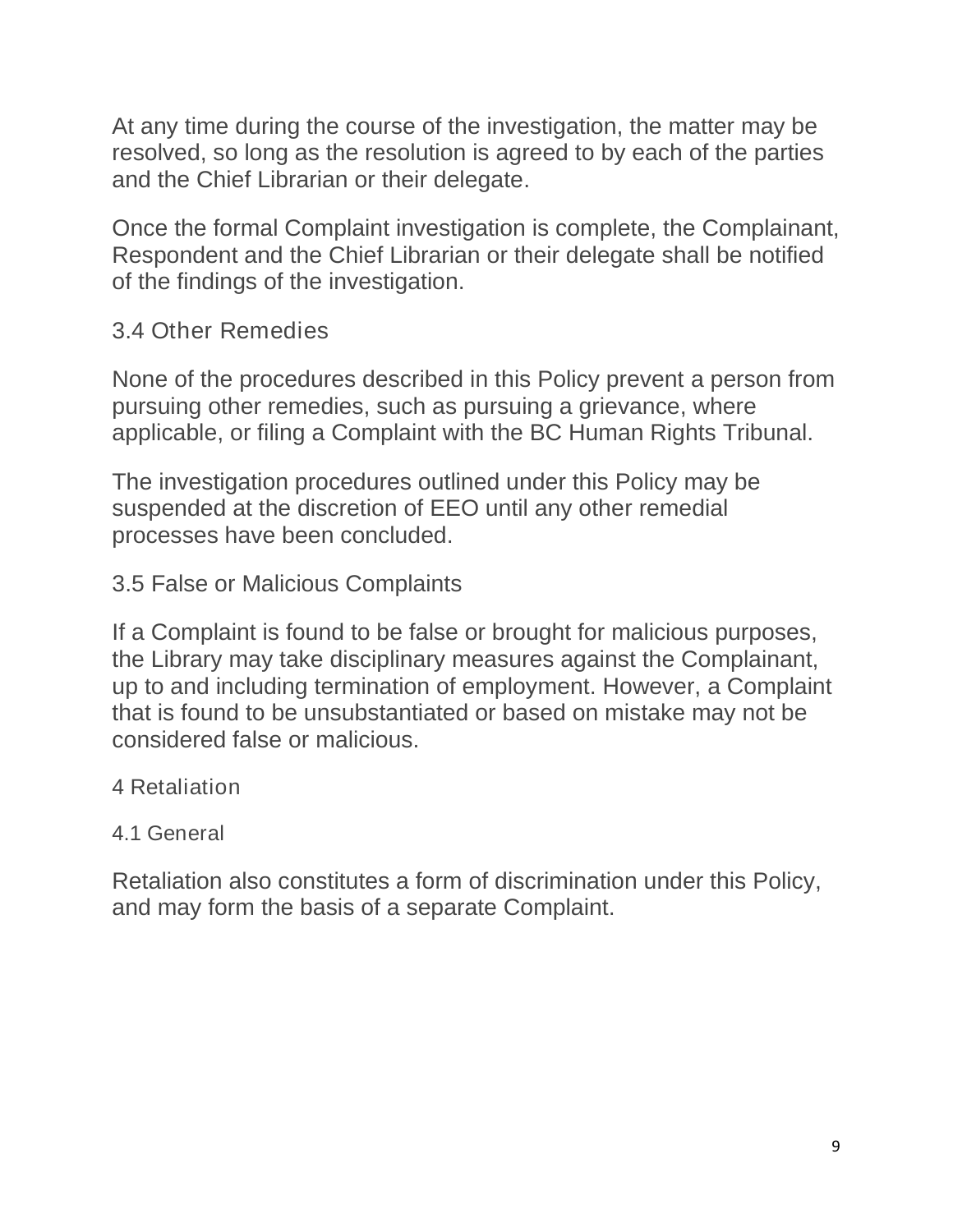4.2 Forms of Retaliation

Any form of retaliation or discrimination against an employee because that person initiated a Complaint of harassment, or because that person acted as a witness or otherwise participated in an investigation, may be considered a violation of this Policy. Such action may result in discipline up to and including termination of employment.

4.3 Reporting Retaliation

If an employee believes that they have been subjected to retaliation as set out above, that person may report it as outlined under Section 3 of this Policy.

5 Consequences of Harassment

Engaging in harassment or retaliation is serious misconduct and may result in disciplinary action up to and including termination of employment.

It is understood that unionized employees may grieve any disciplinary action under the applicable collective agreement.

6 Confidentiality and Document Retention

Information collected and retained by EEO during the course of an informal or formal harassment resolution process is treated as confidential. During the investigation process, EEO shall limit disclosure of Complaint-related information to that which is necessary to resolve the Complaint.

If, after investigation, a Complaint is not established, no documentation of the Complaint shall be placed on either of the parties' personnel files. However, documentation of the investigation shall be kept in a confidential file separate from the employee's personnel file and maintained by EEO in order to evidence the Library's proper investigation of formal Complaints of harassment. Documentation which outlines disciplinary action arising from an investigation shall be placed on an employee's personnel file.